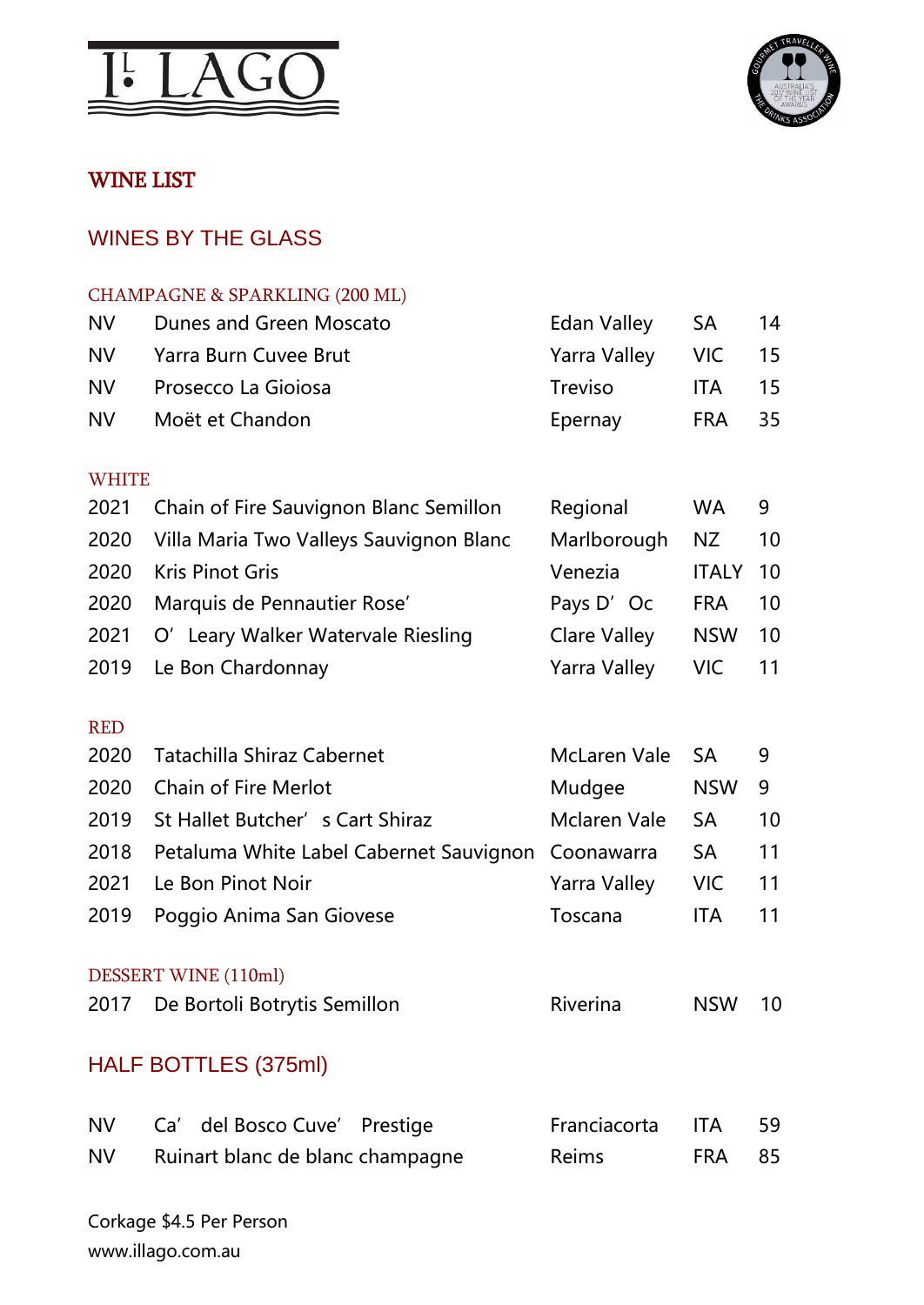



# RED (375ml)

| 2019 | Wirra Wirra Church Block Cab Sav Shiraz MerlotMclaren Vale SA |                           |            | 26  |
|------|---------------------------------------------------------------|---------------------------|------------|-----|
| 2017 | Shaw & Smith Shiraz                                           | <b>Adelaide Hills</b>     | <b>SA</b>  | 45  |
| 2019 | Kooyong Estate Pinot Noir                                     | Mornington                | NZ         | 55  |
| 2018 | Castellare Chianti Classico                                   | Toscana                   | ITA        | 60  |
| 2019 | Lake's Folly Cabernet Sauvignon                               | <b>Hunter Valley</b>      | <b>NSW</b> | 90  |
| 2017 | Mosswood Cabernet Sauvignon                                   | <b>Maragaret River WA</b> |            | 120 |
| 2015 | Pio Cesare Barolo                                             | Piemonte                  | ITA        | 120 |
| 2017 | Jim Barry Armagh Shiraz                                       | <b>Clare Valley</b>       | SA         | 220 |
|      |                                                               |                           |            |     |
|      | WHITE (375ml)                                                 |                           |            |     |
| 2019 | Saint Claire Family Estate Sauvignon Blanc                    | Marlborough               | NZ         | 30  |
| 2020 | Jim Barry's 'The Florita'                                     | <b>Clare Valley</b>       | <b>SA</b>  | 55  |
| 2018 | La Crema Sonoma Coast chardonnay                              | California                | <b>USA</b> | 70  |
| 2015 | Domaine William Fevre Chablis Grand Cru                       | Chablis                   | <b>FRA</b> | 130 |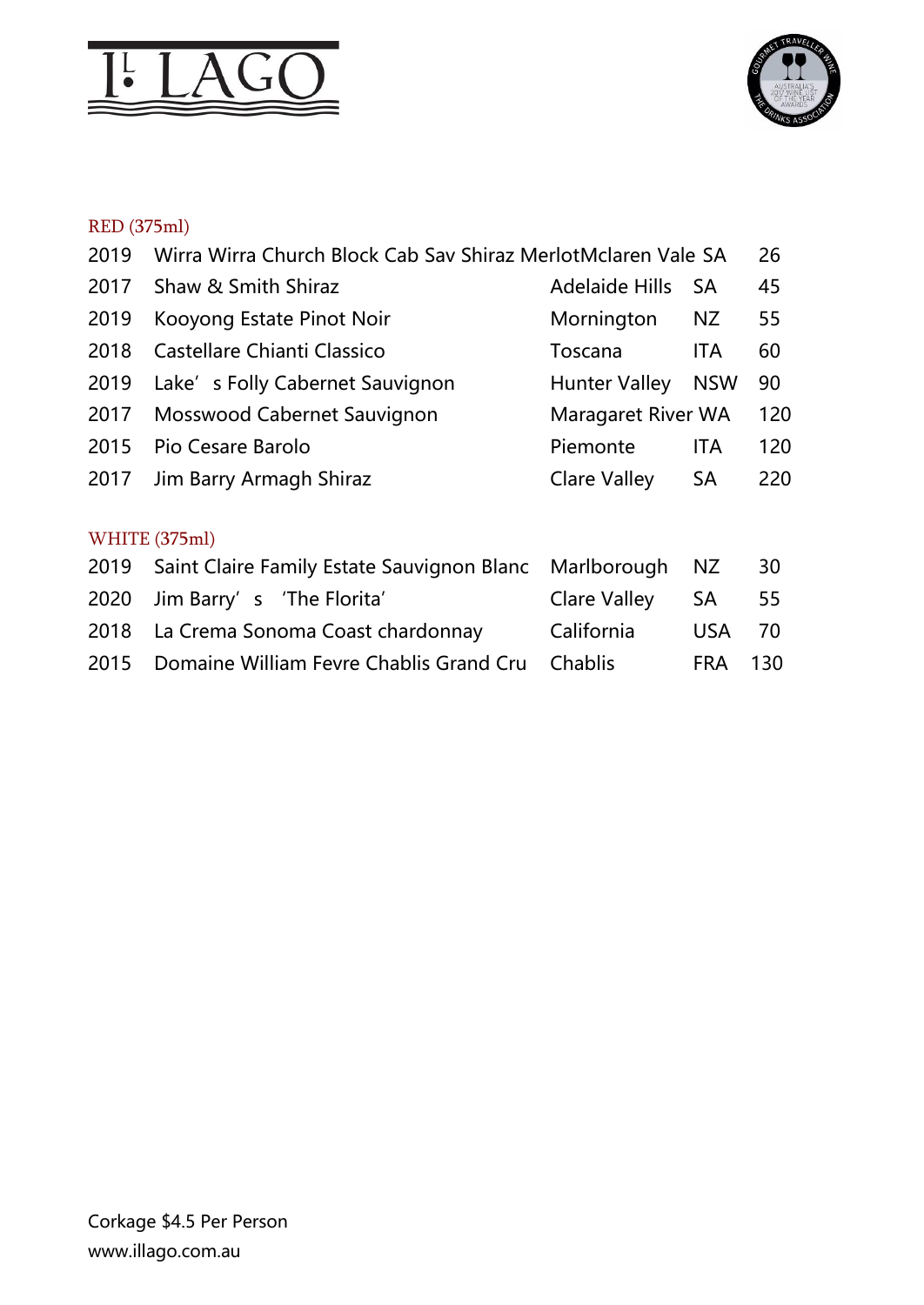



# CHAMPAGNE

| <b>NV</b>        | Ayala                                    | Ay                    | <b>FRA</b> | 100 |
|------------------|------------------------------------------|-----------------------|------------|-----|
| <b>NV</b>        | Louis Roderer                            | Reims                 | <b>FRA</b> | 130 |
| 2006             | <b>Charles Heidsieck Rose</b>            | Reims                 | <b>FRA</b> | 220 |
| 2013             | <b>Bollinger Grand Cru Pinot Noir</b>    | Ay                    | <b>FRA</b> | 350 |
| 2004             | Pol Roger Sir Winston Churchill          | Epany                 | <b>FRA</b> | 500 |
| <b>SPARKLING</b> |                                          |                       |            |     |
| <b>NV</b>        | <b>Emily Redbank</b>                     | King Valley           | <b>VIC</b> | 29  |
| <b>NV</b>        | Piccini Prosecco                         | <b>Treviso</b>        | ITA        | 55  |
| <b>NV</b>        | Joseph Cromy                             | <b>Tamar Valley</b>   | <b>TAS</b> | 64  |
| 2006             | Ca' del Bosco Annamaria Clementi         | Franciacorta          | <b>ITA</b> | 290 |
| <b>RIESLING</b>  |                                          |                       |            |     |
| 2021             | O' Leary Walker Watervale Riesling       | <b>Clare Valley</b>   | <b>SA</b>  | 44  |
| 2017             | <b>Tim Gramp Watervale</b>               | <b>Clare Valley</b>   | <b>SA</b>  | 50  |
| 2005             | Kanta Egon Miller                        | <b>Adelaide Hills</b> | <b>SA</b>  | 70  |
| 2021             | Grosset 'Polish Hill'                    | <b>Clare Valley</b>   | <b>SA</b>  | 105 |
| 2020             | Jim Barry's 'The Florita' Cellar Release | <b>Clare Valley</b>   | <b>SA</b>  | 105 |
| 2017             | Georg Breuer                             | Sclossberg            | <b>GER</b> | 200 |
| 2008             | Famille Hugel Schoelhammer               | Alsace                | <b>FRA</b> | 220 |
| <b>SEMILLON</b>  |                                          |                       |            |     |
|                  | 2021 Brokenwood                          | Hunter Valley NSW     |            | 45  |
| 2018             | Moss Wood                                | Margaret River WA     |            | 72  |
|                  | <b>SAUVIGNON BLANC</b>                   |                       |            |     |
| 2020             | Villa Maria Two Valleys                  | Marlborough           | NZ.        | 39  |
| 2020             | Freycinet                                | <b>Wineglass Bay</b>  | <b>TAS</b> | 60  |
| 2021             | Shaw and Smith                           | <b>Adelaide Hills</b> | <b>SA</b>  | 60  |
| 2019             | Leeuwin "Art Series" Estate              | Margaret River WA     |            | 65  |
| 2021             | Cloudy Bay                               | Marlborough           | NZ         | 75  |
| 2019             | Cloudy Bay Te Koko                       | Marlborough           | NZ         | 110 |
|                  | Corkage \$4.5 Per Person                 |                       |            |     |
|                  | www.illago.com.au                        |                       |            |     |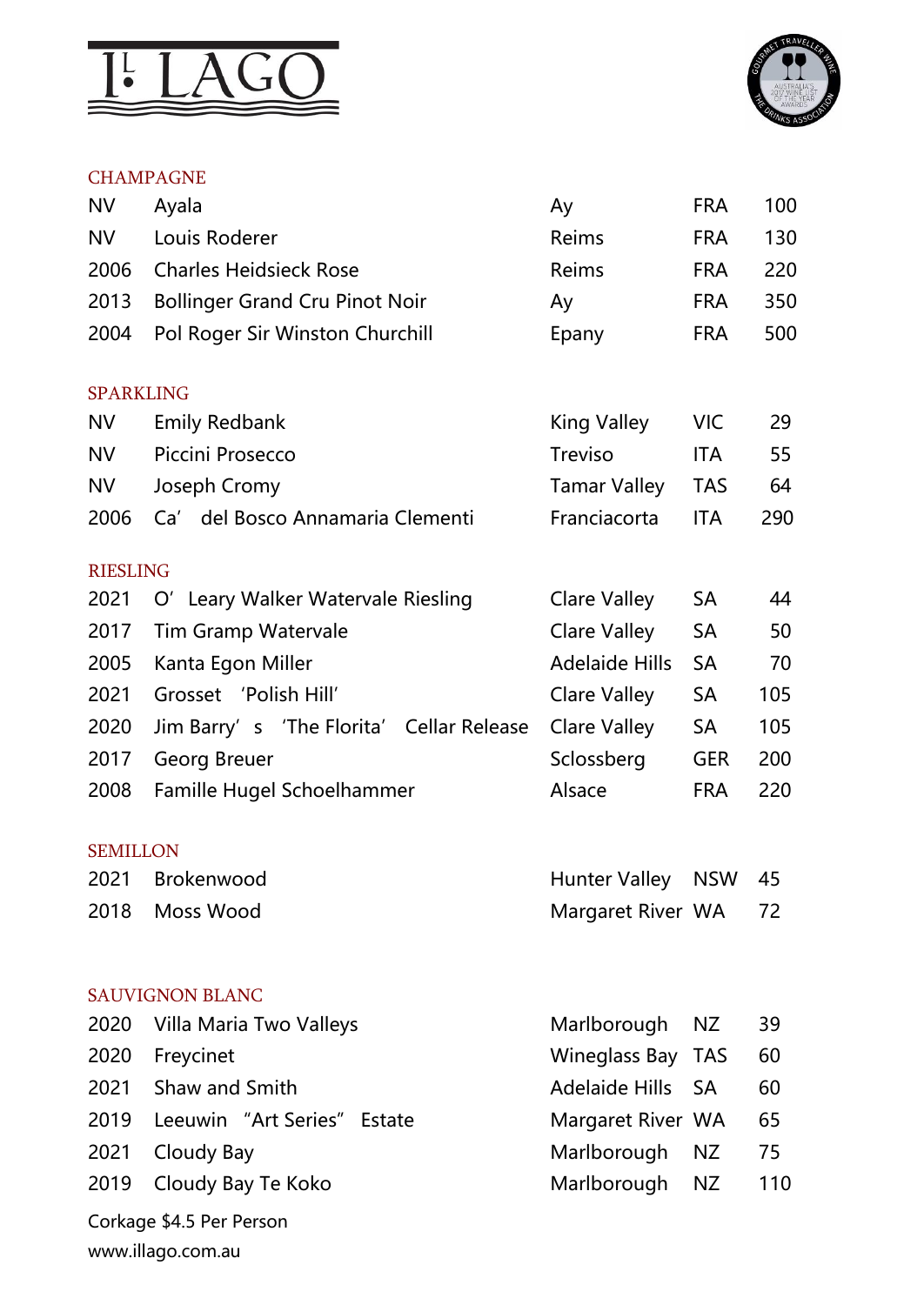



#### WHITE BLENDS & VARIETALS

| 2021 | Chain of Fire Sauvignon Blanc Semillon                   | Mudgee                 | <b>NSW</b> | 25  |
|------|----------------------------------------------------------|------------------------|------------|-----|
| 2021 | <b>Mrs Wigley Moscato</b>                                | <b>McLaren Vale</b>    | <b>SA</b>  | 38  |
| 2020 | Marquis De Pennautier Rose'                              | Pays D'Oc              | <b>FRA</b> | 42  |
| 2020 | Moores Hill Pinot Grigio                                 | <b>Tamar River</b>     | <b>TAS</b> | 55  |
| 2015 | Hugel & Fils Gewurtraminer                               | Alsace                 | <b>FRA</b> | 65  |
| 2021 | Rimaresq Rose'                                           | Provence               | <b>FRA</b> | 70  |
| 2020 | Graci Etna Rosato                                        | <b>Sicilia</b>         | <b>ITA</b> | 78  |
| 2019 | Yerinberg Viognier                                       | Yarra Valley           | <b>VIC</b> | 80  |
| 2019 | Clonakilla Viognier Nouveau                              | MurrambatemanNSW       |            | 95  |
| 2020 | Prager Hinter Der Burg Gruner Veltliner                  | <b>Wachaul AUSTRIA</b> |            | 110 |
| 2017 | Mount Mary Triolet Sauvignon Blanc, Semillon, Muscadelle |                        |            |     |
|      |                                                          | Yarra Valley           | <b>VIC</b> | 120 |

# **CHARDONNAY**

| 2019 | Le Bon                                            | <b>Yarra Valley</b>         | <b>VIC</b>        | 46  |
|------|---------------------------------------------------|-----------------------------|-------------------|-----|
| 2020 | Vasse Felix                                       | Margaret River WA           |                   | 50  |
| 2019 | Kooyong                                           | Mornington                  | <b>VIC</b>        | 70  |
| 2015 | <b>First Creek</b>                                | Margaret River WA           |                   | 75  |
| 2021 | <b>Brookland valley Estate</b>                    | <b>Piccadilly Valley SA</b> |                   | 75  |
| 2019 | Cloudy Bay                                        | Marlborough                 | NZ                | 85  |
| 2019 | Pierro                                            | Margaret River WA           |                   | 110 |
| 2017 | <b>Felton Road</b>                                | Central Otago               | NZ                | 115 |
| 2017 | <b>Mount Mary</b>                                 | Yarra Valley                | <b>VIC</b>        | 120 |
| 2016 | Leeuwin Estate 'Art Series'                       | Margaret River WA           |                   | 129 |
| 2019 | Yeringberg                                        | <b>Yarra Valley</b>         | <b>VIC</b>        | 130 |
| 2019 | Vasse Felix 'Heytesbury'                          | Margaret River WA           |                   | 135 |
| 2020 | By Farr                                           | Geelong                     | <b>VIC</b>        | 140 |
| 2019 | Savaterre                                         | Beechworth                  | <b>VIC</b>        | 150 |
| 2018 | <b>Mount Mary</b>                                 | Yarra Valley                | <b>VIC</b>        | 160 |
| 2015 | <b>Yering Station Reserve Chardonnay</b>          | Yarra Valley                | <b>VIC</b>        | 160 |
| 2013 | Cullen 'Kevin John'                               | Margaret River WA           |                   | 160 |
| 2019 | Domaine Xavier Monnot Puligny Montrachet Burgandy |                             | <b>FRANCE 450</b> |     |
|      | Corkage \$4.5 Per Person                          |                             |                   |     |
|      | www.illago.com.au                                 |                             |                   |     |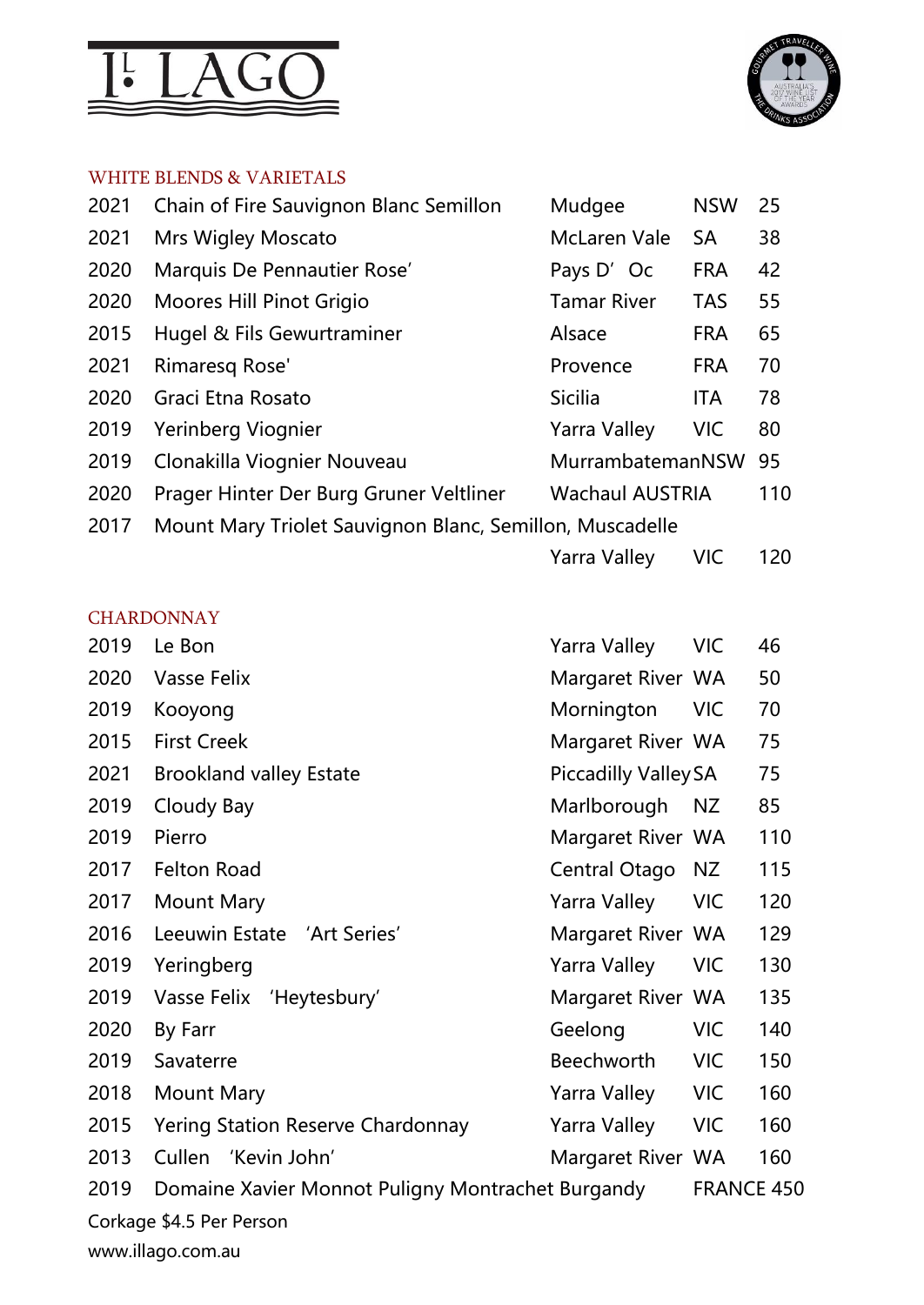



## ITALIAN WHITE WINES

| 2020 | Kris Pinot Grigio                        | Venezia                    | 46  |
|------|------------------------------------------|----------------------------|-----|
| 2020 | La Chiusa Elba Bianco                    | Isola D'<br>Elba           | 55  |
| 2020 | Pieropan Soave Classico                  | Veneto                     | 65  |
| 2018 | Graci Etna Bianco                        | <b>Sicilia</b>             | 80  |
| 2019 | Antinori Bramito del Cervo Chardonnay    | Umbria                     | 85  |
| 2015 | Jankara Vermentino di Gallura DOCG       | Saredegna                  | 85  |
| 2015 | Tiefenbrunner Muller Thurgu              | <b>Trentino Alto Adige</b> | 90  |
| 2018 | <b>Terlan Pinot Bianco</b>               | <b>Trentino Alto Adige</b> | 95  |
| 2020 | Jermann Pinot Grigio Friulano, Sauvignon | Friuli Venezia Giulia      | 140 |

# PINOT NOIR

| 2021 | Le Bon                      | <b>Yarra Valley</b>          | <b>VIC</b> | 43  |
|------|-----------------------------|------------------------------|------------|-----|
| 2021 | Philip Shaw No.8            | Orange                       | <b>NSW</b> | 55  |
| 2021 | Dalrymple Estate            | <b>Pipers River</b>          | <b>TAS</b> | 63  |
| 2020 | Kooyong                     | Mornington                   | <b>VIC</b> | 69  |
| 2020 | Rockburn                    | Central Otago                | NZ         | 70  |
| 2019 | Mt Difficulty               | Central Otago                | NZ         | 85  |
| 2019 | Cloudy Bay                  | Marlborough                  | NZ         | 90  |
| 2019 | Pegasus Bay                 | Waipara Valley NZ            |            | 95  |
| 2017 | Savaterre                   | <b>Beechworth</b>            | <b>VIC</b> | 110 |
| 2018 | <b>Freycinet Pinot Noir</b> | <b>Bicheno</b>               | TA         | 110 |
| 2020 | <b>Felton Road</b>          | Central Otago                | NZ         | 120 |
| 2018 | Farrside by Farr            | Geelong                      | <b>VIC</b> | 140 |
| 2020 | Tolpuddle                   | <b>Coal River Valley TAS</b> |            | 140 |
| 2015 | Cloudy Bay Te Wahi          | Central Otago                | NZ.        | 150 |
|      | 2017 Mount Mary             | Yarra Valley                 | <b>VIC</b> | 210 |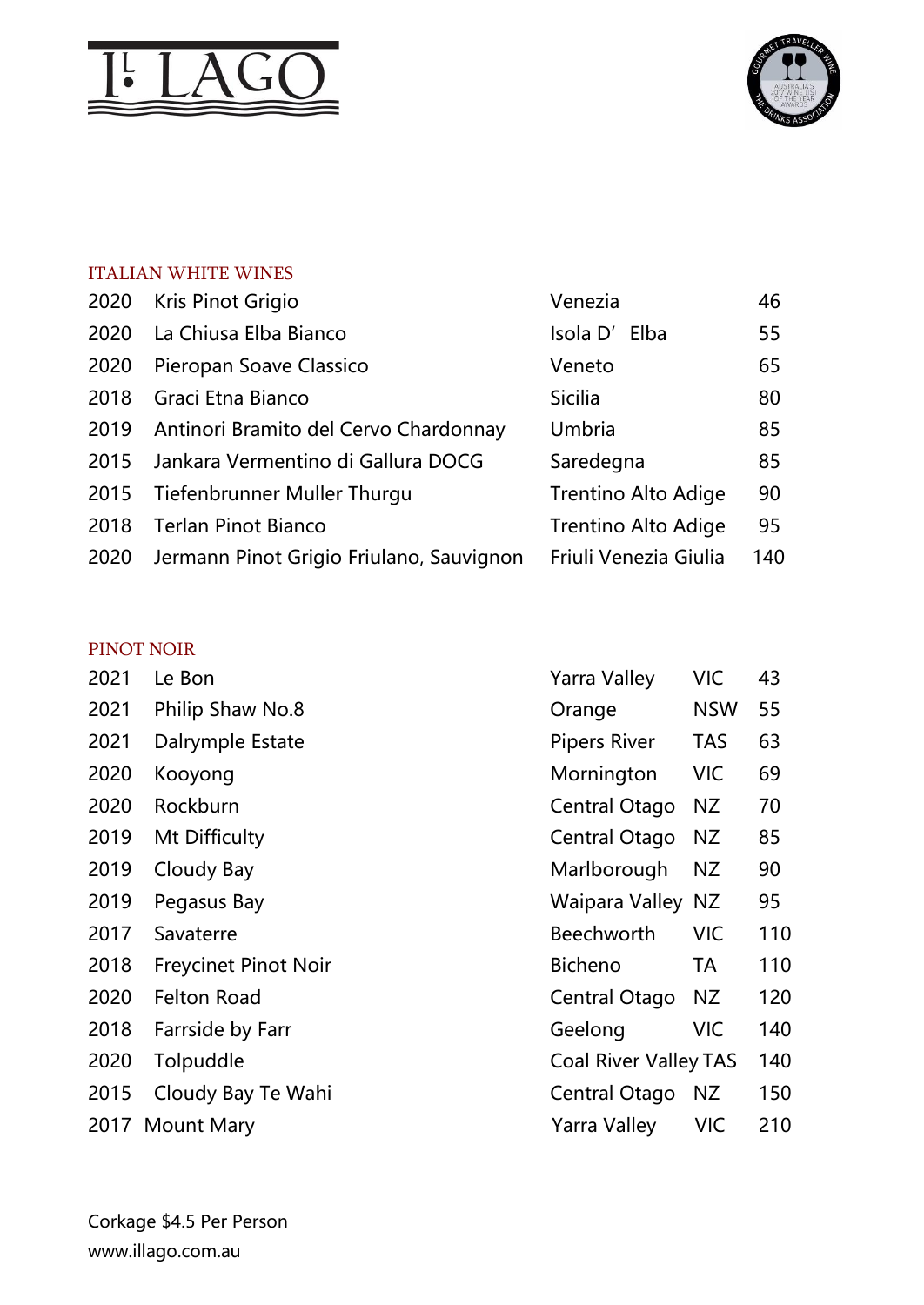



#### RED BLENDS & VARIETALS

| 2020                     | <b>Tatachilla Shiraz Cabernet</b>                                       | <b>McLaren Vale</b>         | <b>SA</b>  | 22  |
|--------------------------|-------------------------------------------------------------------------|-----------------------------|------------|-----|
| 2020                     | Yalumba Old Bush Vine Grenache                                          | <b>Barossa</b>              | <b>SA</b>  | 46  |
| 2020                     | Wirra Wirra Church Block Cab Sav Shiraz Merlot McLaren Vale SA          |                             |            | 46  |
| 2019                     | Catena Zapata Malbec                                                    | Mendoza                     | <b>ARG</b> | 48  |
| 2019                     | Mosswood Amy's Bordeaux Style                                           | Margaret River WA           |            | 60  |
| 2019                     | John Duval Plexus GSM                                                   | <b>Barossa</b>              | <b>SA</b>  | 60  |
| 2018                     | Savaterre Sagrantino                                                    | <b>Beechworth</b>           | <b>VIC</b> | 90  |
| 2017                     | Henschke Keyneton                                                       | Eden Valley                 | <b>SA</b>  | 105 |
| 2019                     | Yeringberg CabSauv, CabFranc, Merlot, PetitVerdoth, Malbec Yarra Valley |                             |            | 130 |
| 2014                     | Primo Estate Joseph Moda Cabernet Sauvignon Merlot McLaren ValeSA       |                             |            | 150 |
| 2015                     | <b>Yering Station Shiraz Viognier Reserve</b>                           | Yarra Valley                | <b>VIC</b> | 160 |
| 2015                     | Te Mata Cabernet Sauvignon, Merlot, Cab Franc                           | Hawkes Bay                  | NZ         | 165 |
| 2013                     | Penfolds Bin 389 Cabernet Shiraz                                        | <b>Barossa</b>              | <b>SA</b>  | 170 |
| 2016                     | Clonakilla Shiraz Viognier                                              | Murrumbateman NSW 190       |            |     |
| 2012                     | <b>Mount Mary Quintet</b>                                               | Yarra Valley                | <b>VIC</b> | 200 |
| 2014                     | <b>Cullen Diana Madeline</b>                                            | Margaret River WA           |            | 210 |
| 2013                     | Vasse Felix 'Tom Cullity'                                               | Margaret River WA           |            | 220 |
| 2012                     | Yalumba 'The Caley'                                                     | Coonawarra & Barossa SA 480 |            |     |
|                          | <b>CABERNET SAUVIGNON</b>                                               |                             |            |     |
| 2019                     | Petaluma White Label                                                    | Coonawarra                  | <b>SA</b>  | 45  |
| 2018                     | Vasse Felix                                                             | Margaret River WA           |            | 70  |
| 2019                     | <b>Bowen Estate</b>                                                     | Coonawarra                  | <b>SA</b>  | 75  |
| 2019                     | Parker Estate Terra Rossa                                               | Coonawarra                  | <b>SA</b>  | 75  |
| 2017                     | Leeuwin Estate 'Art Series'                                             | Margaret River WA           |            | 105 |
| 2014                     | Elderton 'Ashmead'                                                      | <b>Barossa</b>              | SA         | 140 |
| 2018                     | Lake's Folly Cabernets                                                  | <b>Hunter Valley</b>        | <b>NSW</b> | 160 |
| 2013                     | Penfolds Bin 407                                                        | Coonawarra                  | <b>SA</b>  | 180 |
| 2016                     | Moss Wood                                                               | Margaret River WA           |            | 190 |
| 2013                     | Two Hands 'Aphrodite'                                                   | <b>Barossa</b>              | SA         | 250 |
| 2016                     | Henschke Cyril                                                          | Edan Valley                 | SA         | 320 |
| 2010                     | Penfolds Bin 169                                                        | Coonawarra                  | <b>SA</b>  | 700 |
| 2012                     | Penfolds 707                                                            | Coonawarra                  | <b>SA</b>  | 800 |
| Corkage \$4.5 Per Person |                                                                         |                             |            |     |

www.illago.com.au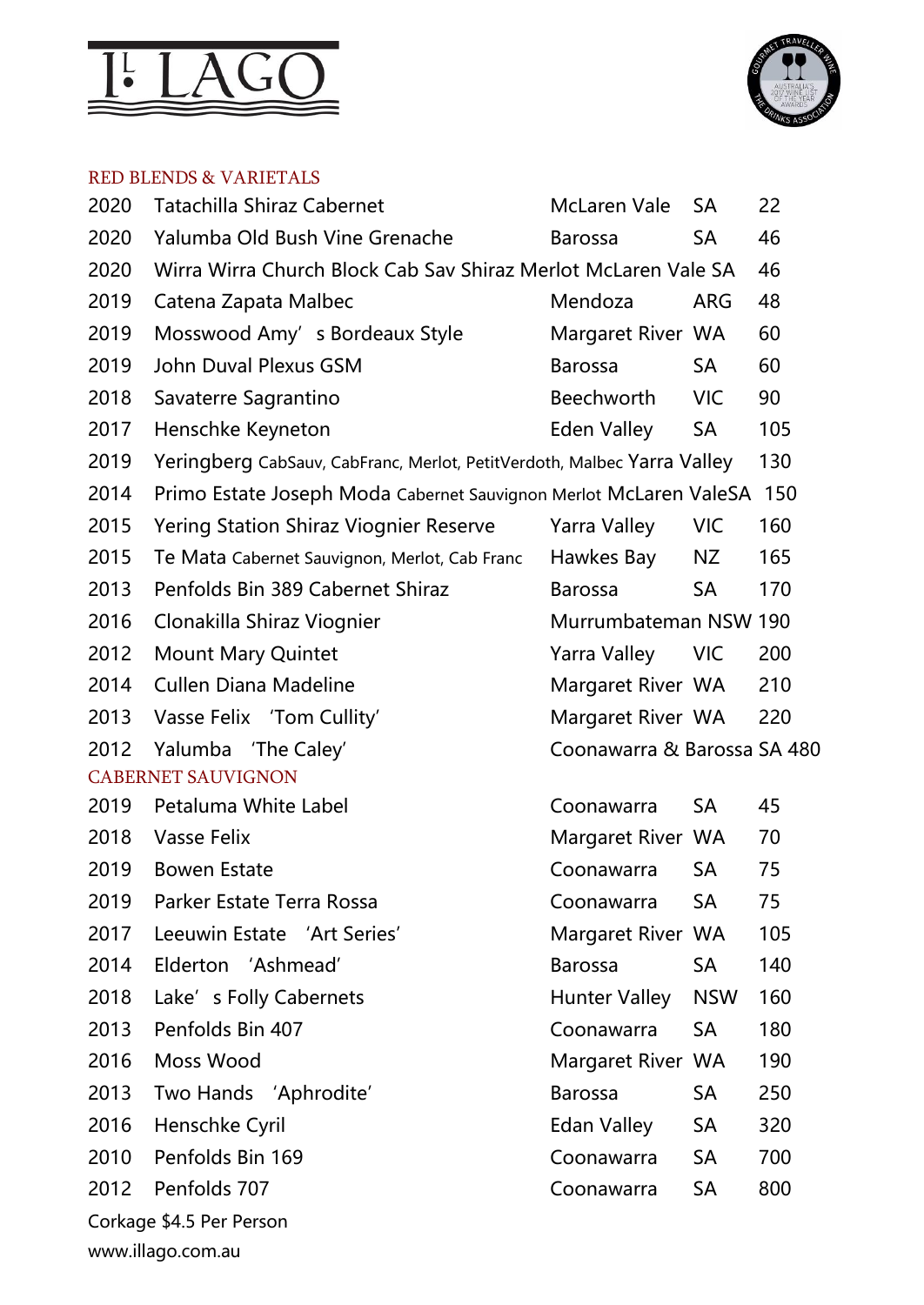



#### SHIRAZ

| 2019 | St Hallet Butcher's Cart                 | <b>Barossa</b>            | <b>SA</b>  | 40   |
|------|------------------------------------------|---------------------------|------------|------|
| 2018 | <b>Bleasdale</b><br>'Bremerview'         | Langhorne CreekSA         |            | 40   |
| 2018 | Taltarni                                 | Pyrenees                  | <b>VIC</b> | 52   |
| 2018 | Cape Mentelle                            | Margaret River WA         |            | 75   |
| 2018 | <b>St Hallett Blackwell</b>              | <b>Barossa</b>            | SA         | 75   |
| 2018 | <b>Brokenwood Hunter Valley</b>          | <b>Hunter Valley</b>      | <b>NSW</b> | 75   |
| 2018 | Jim Barry Mcrae                          | <b>Barossa</b>            | <b>NSW</b> | 80   |
| 2019 | John Duval Entity                        | <b>Barossa</b>            | <b>SA</b>  | 91   |
| 2018 | Wirra Wirra 'RSW'<br><b>Shiraz</b>       | McLaren Vale              | <b>SA</b>  | 125  |
| 2014 | Elderton 'Command'                       | <b>Barossa</b>            | <b>SA</b>  | 140  |
| 2017 | John Duval Eligo                         | <b>Barossa</b>            | <b>SA</b>  | 165  |
| 2010 | Wynns Limited Edition 'Michael'          | Coonawarra                | <b>SA</b>  | 230  |
| 2011 | Penfolds St. Henri                       | <b>Barossa</b>            | <b>SA</b>  | 280  |
| 2013 | Jim Barry 'The Armagh'                   | Clare Valley              | <b>SA</b>  | 365  |
| 2017 | <b>Rockford Basket Press</b>             | <b>Barossa</b>            | <b>SA</b>  | 390  |
| 2016 | Henschke Mount Eldestone                 | <b>Eden Valley</b>        | <b>SA</b>  | 420  |
| 2016 | <b>Clarendon Hills Astralis</b>          | <b>Clarendon Hills SA</b> |            | 650  |
| 2002 | Penfolds Grange                          | <b>Barossa</b>            | <b>SA</b>  | 850  |
| 2015 | Henschke Hill of Grace                   | Eden Valley               | <b>SA</b>  | 900  |
|      | Penfolds Grange (1990, 2000, 2004, 2008) | <b>Barossa</b>            | <b>SA</b>  | 1000 |
|      |                                          |                           |            |      |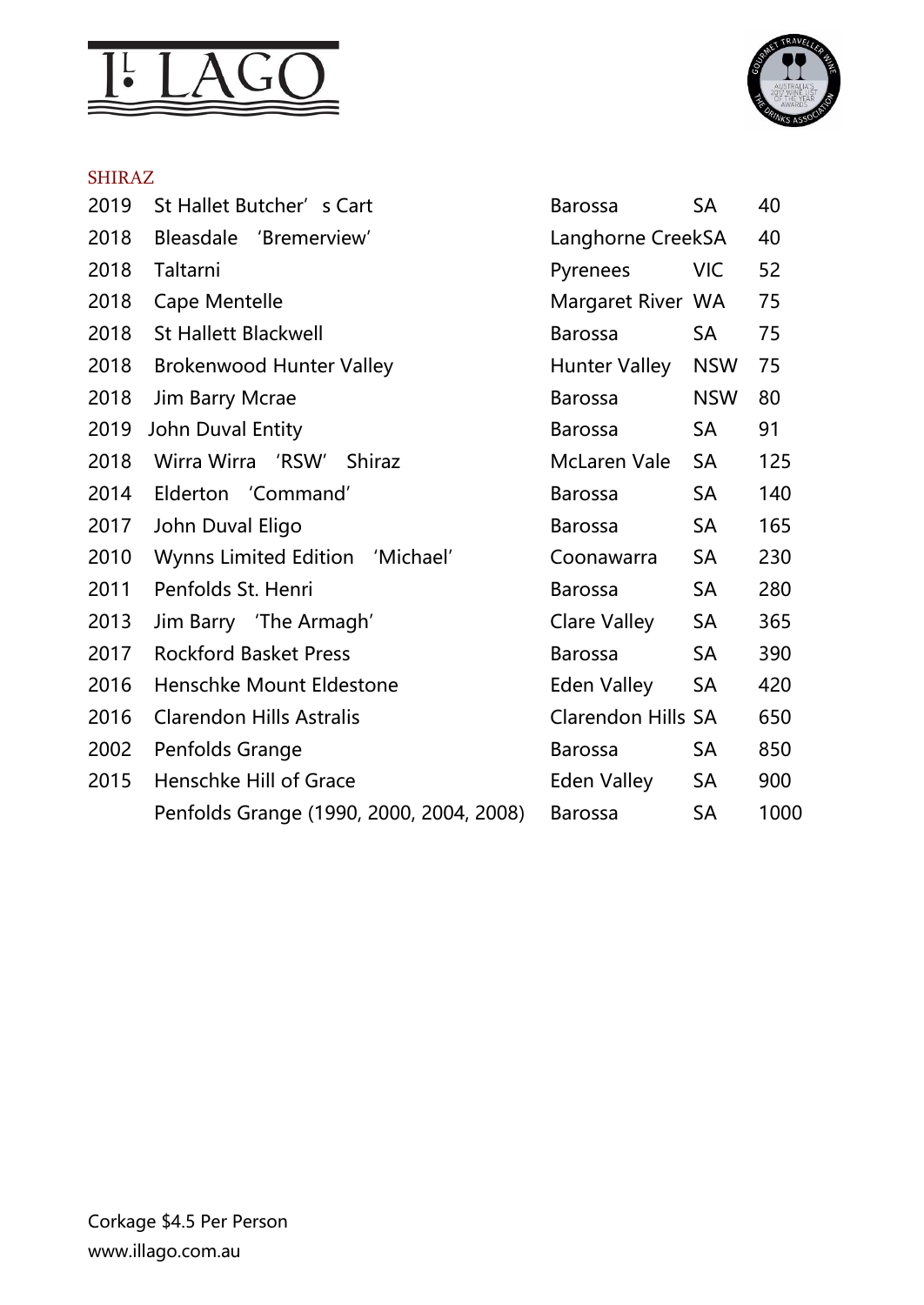



# MAGNUM

|      | 2016 Grosset Gaia Cabernet, Sauvignon, Cab Franc Clare Valley |                      | <b>SA</b>    | 300 |
|------|---------------------------------------------------------------|----------------------|--------------|-----|
| 2018 | Moss Wood Amy Bordeaux Style                                  | Margaret River WA    |              | 380 |
|      | 2016 Te Mata Coleraine Cabernet Sauvignon, Merlot, Cab Franc  |                      |              |     |
|      |                                                               | Hawks Bay            | NZ           | 400 |
| 2005 | Peter Lehmann Shiraz                                          | <b>Barossa</b>       | <b>SA</b>    | 400 |
| 2019 | Clonakilla Shiraz Viognier                                    | MurrumbatemanNSW 600 |              |     |
| 2007 | Tignanello                                                    | Toscana              | <b>ITALY</b> | 800 |
|      |                                                               |                      |              |     |

# MERLOT

| 2020 Chain of Fire             | Mudgee     | <b>NSW 22</b> |     |
|--------------------------------|------------|---------------|-----|
| 2018 Philip Shaw The Conductor | Orange     | <b>NSW 40</b> |     |
| 2017 Petaluma                  | Coonawarra | -SA           | 105 |
| 2016 Villa Maria Reserve       | Hawkes Bay | NZ            | 120 |